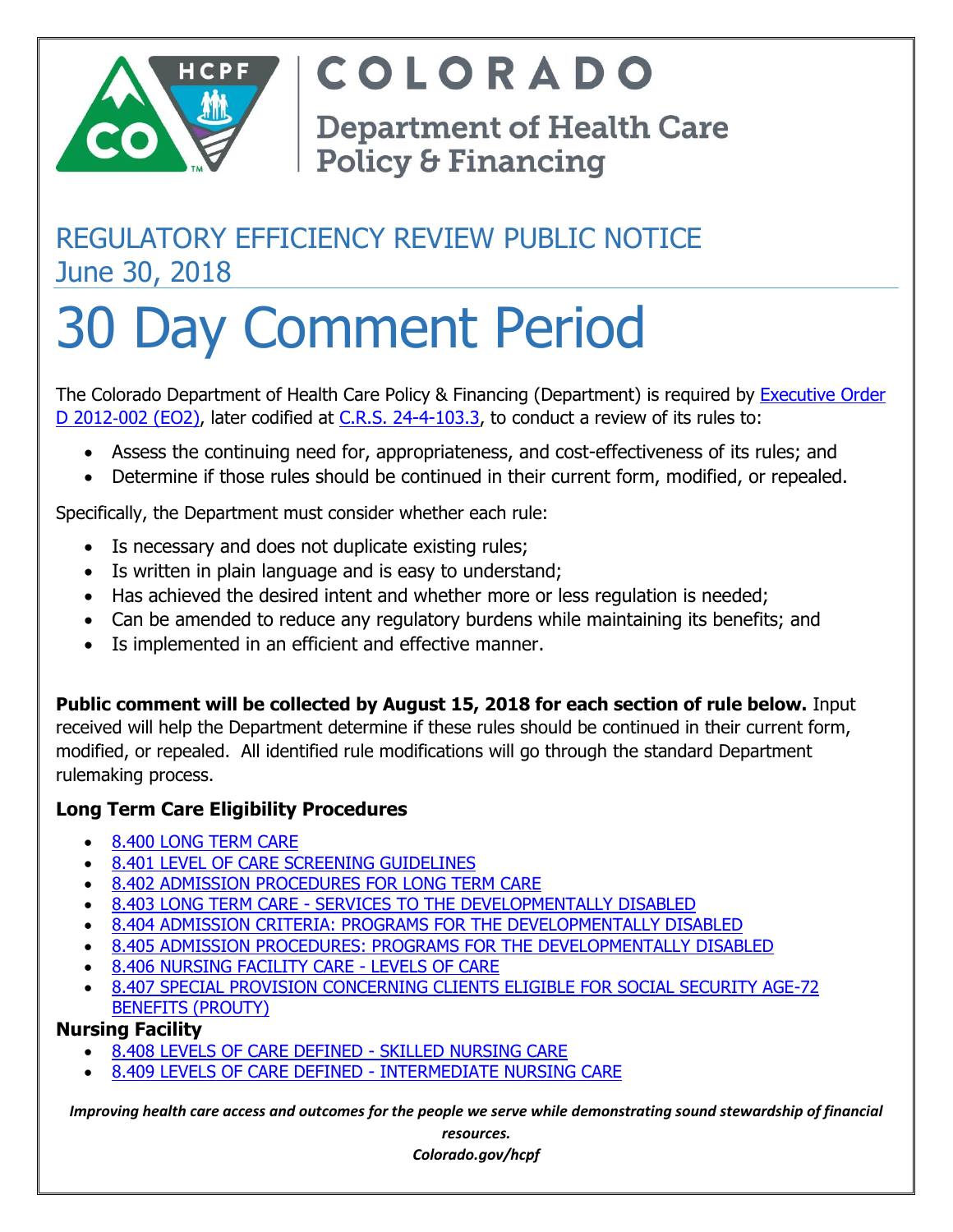

## COLORADO

## **Department of Health Care Policy & Financing**

- [8.415 ROLE OF COUNTIES AND NURSING FACILITIES](http://www.sos.state.co.us/CCR/GenerateRulePdf.do?ruleVersionId=7317&fileName=10%20CCR%202505-10%208.400)
- [8.420 REQUIREMENTS AND PROVISIONS FOR PARTICIPATION BY COLORADO NURSING FACILITIES](http://www.sos.state.co.us/CCR/GenerateRulePdf.do?ruleVersionId=7317&fileName=10%20CCR%202505-10%208.400)
- [8.421 RESPONSIBILITY OF COUNTY DEPARTMENT CONCERNING PARTICIPATION](http://www.sos.state.co.us/CCR/GenerateRulePdf.do?ruleVersionId=7317&fileName=10%20CCR%202505-10%208.400)
- [8.422 VISITS TO RECIPIENTS BY SOCIAL SERVICES PERSONNEL, PRIVACY FOR CONFERENCES WITH](http://www.sos.state.co.us/CCR/GenerateRulePdf.do?ruleVersionId=7317&fileName=10%20CCR%202505-10%208.400) **[RECIPIENTS](http://www.sos.state.co.us/CCR/GenerateRulePdf.do?ruleVersionId=7317&fileName=10%20CCR%202505-10%208.400)**
- [8.423 VISITS TO RECIPIENTS BY THE COLORADO LONG TERM CARE OMBUDSMAN AND DESIGNATED](http://www.sos.state.co.us/CCR/GenerateRulePdf.do?ruleVersionId=7317&fileName=10%20CCR%202505-10%208.400)  [REPRESENTATIVES](http://www.sos.state.co.us/CCR/GenerateRulePdf.do?ruleVersionId=7317&fileName=10%20CCR%202505-10%208.400)
- 8.424 PERIODIC VISITS [NURSING HOME RECORDS TO BE MADE AVAILABLE](http://www.sos.state.co.us/CCR/GenerateRulePdf.do?ruleVersionId=7317&fileName=10%20CCR%202505-10%208.400)
- [8.430 MEDICAID CERTIFICATION OF NEW NURSING FACILITIES OR ADDITIONAL BEDS](http://www.sos.state.co.us/CCR/GenerateRulePdf.do?ruleVersionId=7317&fileName=10%20CCR%202505-10%208.400)
- [8.435 ENFORCEMENT REMEDIES](http://www.sos.state.co.us/CCR/GenerateRulePdf.do?ruleVersionId=7317&fileName=10%20CCR%202505-10%208.400)
- [8.440 NURSING FACILITY BENEFITS](http://www.sos.state.co.us/CCR/GenerateRulePdf.do?ruleVersionId=7317&fileName=10%20CCR%202505-10%208.400)
- [8.441 NURSING FACILITY COST REPORTING](http://www.sos.state.co.us/CCR/GenerateRulePdf.do?ruleVersionId=7317&fileName=10%20CCR%202505-10%208.400)
- [8.442 SUBMISSION OF COST REPORTING INFORMATION](http://www.sos.state.co.us/CCR/GenerateRulePdf.do?ruleVersionId=7317&fileName=10%20CCR%202505-10%208.400)
- [8.443 NURSING FACILITY REIMBURSEMENT](http://www.sos.state.co.us/CCR/GenerateRulePdf.do?ruleVersionId=7317&fileName=10%20CCR%202505-10%208.400)
- [8.470 HOSPITAL BACK UP LEVEL OF CARE](http://www.sos.state.co.us/CCR/GenerateRulePdf.do?ruleVersionId=7317&fileName=10%20CCR%202505-10%208.400)
- [8.481 MEDICAL REVIEW/INDEPENDENT PROFESSIONAL REVIEW](http://www.sos.state.co.us/CCR/GenerateRulePdf.do?ruleVersionId=7317&fileName=10%20CCR%202505-10%208.400)
- [8.482 RESIDENT INCOME AND POSSESSIONS](http://www.sos.state.co.us/CCR/GenerateRulePdf.do?ruleVersionId=7317&fileName=10%20CCR%202505-10%208.400)
- 8.482.34 THE "STATUS [OF NURSING FACILITY CARE" FORM, AP-5615](http://www.sos.state.co.us/CCR/GenerateRulePdf.do?ruleVersionId=7317&fileName=10%20CCR%202505-10%208.400)
- [8.482.4 NO DUPLICATE OR ADDITIONAL PAYMENTS](http://www.sos.state.co.us/CCR/GenerateRulePdf.do?ruleVersionId=7317&fileName=10%20CCR%202505-10%208.400)
- [8.482.42 ADDITIONAL PAYMENTS](http://www.sos.state.co.us/CCR/GenerateRulePdf.do?ruleVersionId=7317&fileName=10%20CCR%202505-10%208.400)
- [8.482.5 RESIDENT'S PERSONAL NEEDS FUNDS](http://www.sos.state.co.us/CCR/GenerateRulePdf.do?ruleVersionId=7317&fileName=10%20CCR%202505-10%208.400)
- [8.482.6 PATIENT'S PERSONAL POSSESSIONS](http://www.sos.state.co.us/CCR/GenerateRulePdf.do?ruleVersionId=7317&fileName=10%20CCR%202505-10%208.400)
- [8.482.7 NURSING FACILITY RESPONSIBILITY FOR ESTABLISHING PERSONAL NEEDS ACCOUNT](http://www.sos.state.co.us/CCR/GenerateRulePdf.do?ruleVersionId=7317&fileName=10%20CCR%202505-10%208.400)

## **Home and Community Based Services**

- [8.485 HOME AND COMMUNITY BASED SERVICES FOR THE ELDERLY, BLIND AND DISABLED \(HCBS-](http://www.sos.state.co.us/CCR/GenerateRulePdf.do?ruleVersionId=7317&fileName=10%20CCR%202505-10%208.400)[EBD\) GENERAL PROVISIONS](http://www.sos.state.co.us/CCR/GenerateRulePdf.do?ruleVersionId=7317&fileName=10%20CCR%202505-10%208.400)
- [8.485.90 STATE PRIOR AUTHORIZATION OF SERVICES](http://www.sos.state.co.us/CCR/GenerateRulePdf.do?ruleVersionId=7317&fileName=10%20CCR%202505-10%208.400)
- [8.485.200 LIMITATIONS ON PAYMENT TO FAMILY](http://www.sos.state.co.us/CCR/GenerateRulePdf.do?ruleVersionId=7317&fileName=10%20CCR%202505-10%208.400)
- [8.485.300 CLIENT RIGHTS](http://www.sos.state.co.us/CCR/GenerateRulePdf.do?ruleVersionId=7317&fileName=10%20CCR%202505-10%208.400)
- [8.486 HCBS-EBD CASE MANAGEMENT FUNCTIONS](http://www.sos.state.co.us/CCR/GenerateRulePdf.do?ruleVersionId=7317&fileName=10%20CCR%202505-10%208.400)
- [8.487 HCBS-EBD PROVIDER AGENCIES](http://www.sos.state.co.us/CCR/GenerateRulePdf.do?ruleVersionId=7317&fileName=10%20CCR%202505-10%208.400)
- [8.488 ELECTRONIC MONITORING](http://www.sos.state.co.us/CCR/GenerateRulePdf.do?ruleVersionId=7317&fileName=10%20CCR%202505-10%208.400)
- [8.489 PERSONAL CARE](http://www.sos.state.co.us/CCR/GenerateRulePdf.do?ruleVersionId=7317&fileName=10%20CCR%202505-10%208.400)
- [8.490 HOMEMAKER SERVICES](http://www.sos.state.co.us/CCR/GenerateRulePdf.do?ruleVersionId=7317&fileName=10%20CCR%202505-10%208.400)
- [8.491 ADULT DAY SERVICES](http://www.sos.state.co.us/CCR/GenerateRulePdf.do?ruleVersionId=7317&fileName=10%20CCR%202505-10%208.400)
- [8.492 RESPITE CARE](http://www.sos.state.co.us/CCR/GenerateRulePdf.do?ruleVersionId=7317&fileName=10%20CCR%202505-10%208.400)
- [8.493 HOME MODIFICATION](http://www.sos.state.co.us/CCR/GenerateRulePdf.do?ruleVersionId=7317&fileName=10%20CCR%202505-10%208.400)
- [8.494 NON-MEDICAL TRANSPORTATION](http://www.sos.state.co.us/CCR/GenerateRulePdf.do?ruleVersionId=7317&fileName=10%20CCR%202505-10%208.400)
- [8.495 ALTERNATIVE CARE FACILITIES \[Eff. 03/30/2009\]](http://www.sos.state.co.us/CCR/GenerateRulePdf.do?ruleVersionId=7317&fileName=10%20CCR%202505-10%208.400)
- [8.496 HOME AND COMMUNITY BASED SERVICES FOR PERSONS LIVING WITH AIDS \(HCBS-PLWA\)](http://www.sos.state.co.us/CCR/GenerateRulePdf.do?ruleVersionId=7317&fileName=10%20CCR%202505-10%208.400)  [GENERAL PROVISIONS](http://www.sos.state.co.us/CCR/GenerateRulePdf.do?ruleVersionId=7317&fileName=10%20CCR%202505-10%208.400)

## **Program for All-Inclusive Care of the Elderly**

• [8.497 PROGRAM FOR ALL-INCLUSIVE CARE FOR THE ELDERLY \(PACE\)](http://www.sos.state.co.us/CCR/GenerateRulePdf.do?ruleVersionId=7317&fileName=10%20CCR%202505-10%208.400)

*Improving health care access and outcomes for the people we serve while demonstrating sound stewardship of financial* 

*resources. Colorado.gov/hcpf*